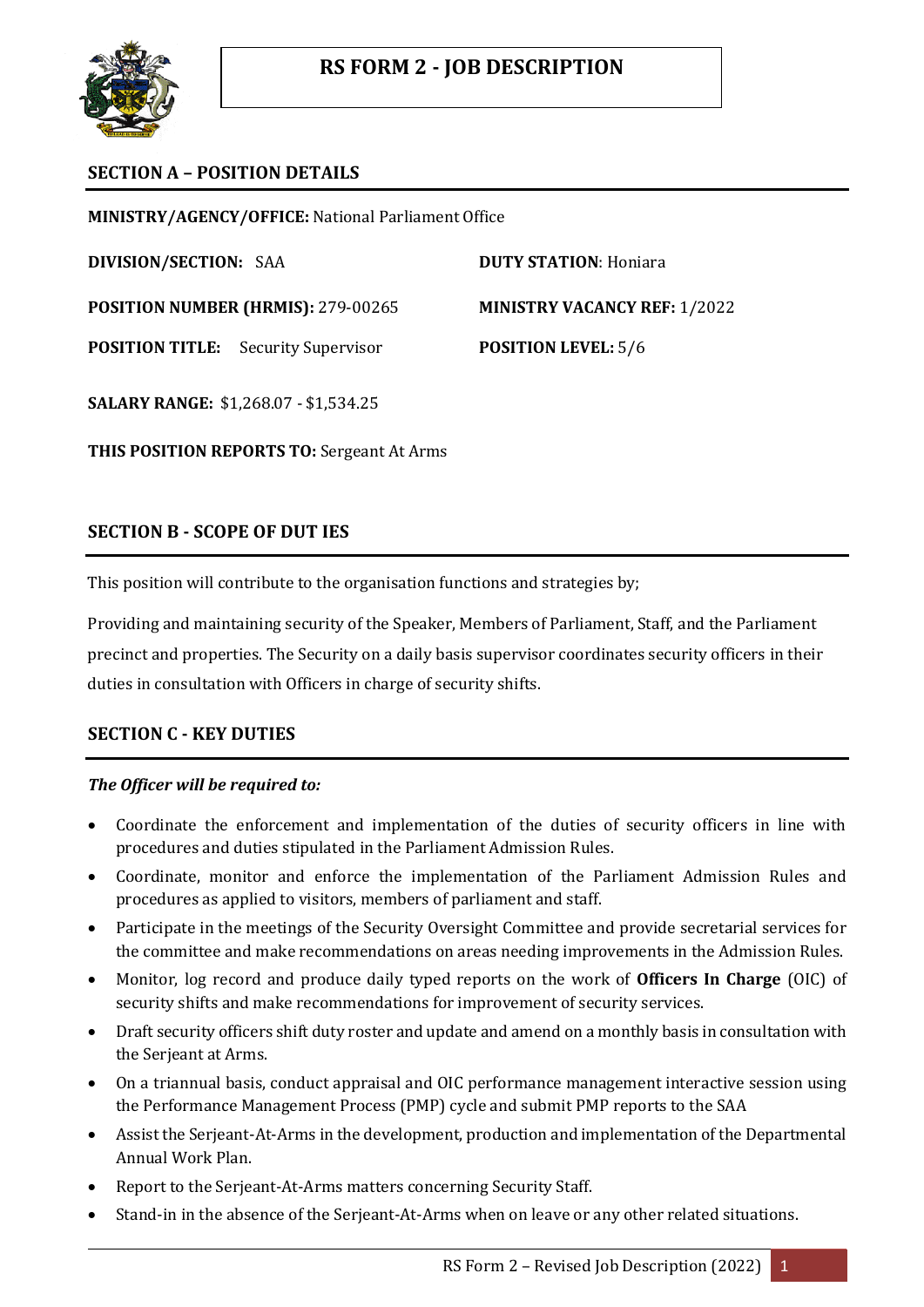- Pay regular visits to Parliament Office and check on Security on duty.
- Check Opposition and Independent securities.
- Report to Police (999) any incidents occurred at the Parliament Office and surrounding.
- Report any damages to Government properties.

## **SECTION D - KEY DELIVERABLES**

### *Successful performance of the duties will be indicated by:*

- Security Procedures and duties stipulated in the Admission Rules enforced and implemented in daily security duty
- Admission rules enforced in the admission of visitors, MPs and staff of Parliament.
- Minutes of the security oversight committees typed and prepared and recommendations made from time to time for improvement of the Admission Rules
- Daily duty reports on security progress submitted to the Office of the Serjeant At Arms.
- Security Duty Roster drafted and updated on a monthly basis.
- Subordinates appraised and encouraged to on areas of success or needing further improvements thrice in a year
- DAWP for the office of the SAA prepared and submitted to the Strategy Support unit
- Reports produced presented to the SAA
- In the absence of the SAA the Security Supervisor performed the duties of the SAA
- Regular nightly visits paid to NPO especially during night hours
- Office of the Leader of Opposition, Independent Group, properties and security staff checked.
- Incidences reported to Police
- Damage to Parliament properties reported to Police, SAA and NPO Management

### **SECTION E – QUALIFICATIONS**

#### **Qualifications**

 Form 7 or certificate in security training and possess Human Resources related skills with 3 years working experience.

### **SECTION F - KEY SELECTION CRITERIA**

#### **Experience:**

- Three or more years of security supervisory work experience.
- Desirable to have a passion with work experience using security tools such as cameras and softwares

#### **Key capabilities, Skills and ability:**

- Ability to understand and comply with the public service Code of Conduct and follow all other laws, policies and procedures which relate to the improving gender equality and creating safer workplaces.
- Knowledge and ability in reading and applying the Parliament Admission Rules
- Read and Writing Skills
- communication skills using Ms Outlook and MS office programs
- Skills of coordinating team work